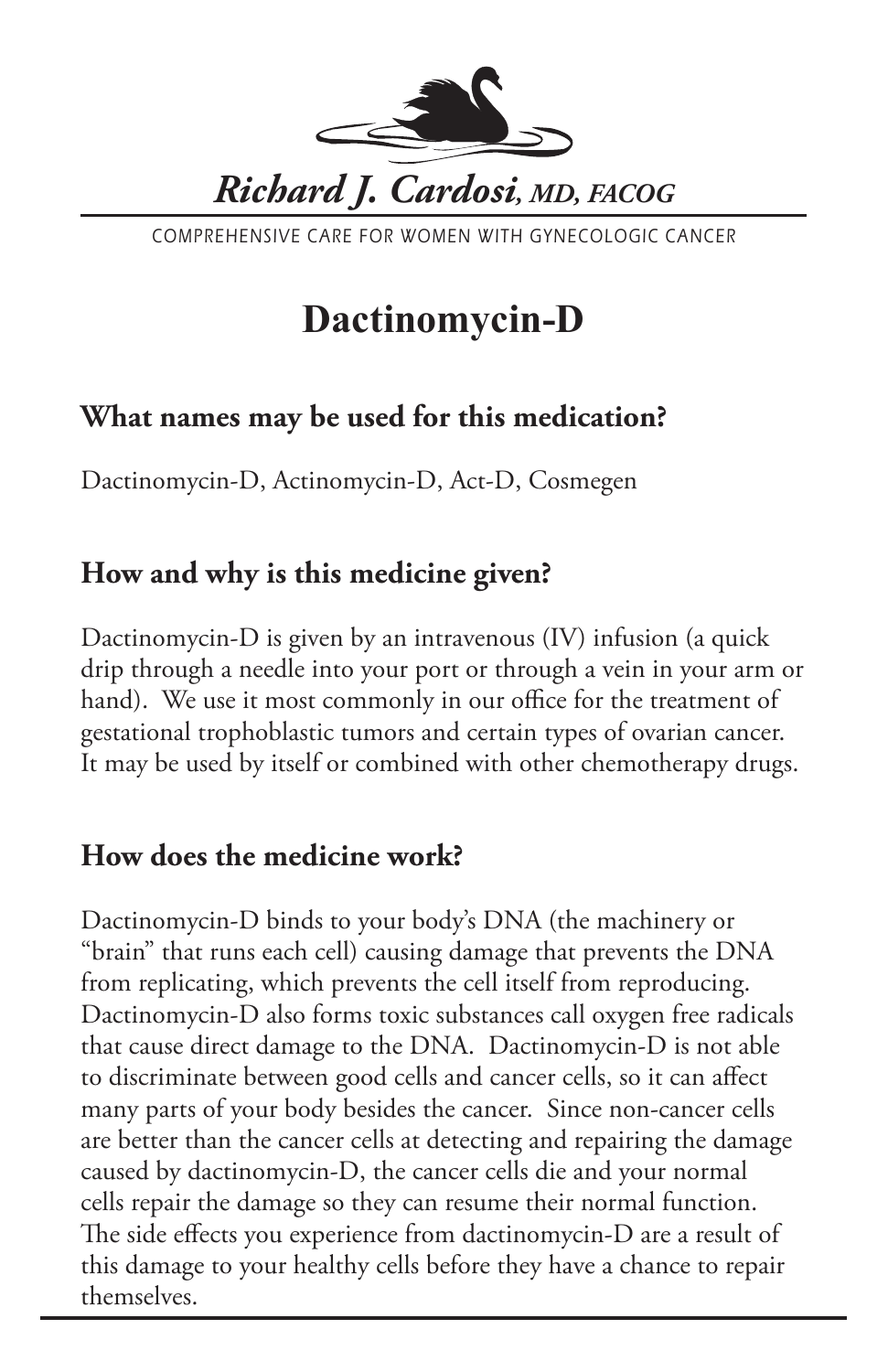Dactinomycin-D does not require activation and is eliminated from the body by both the liver and the kidneys. Since liver function can be affected by other medications, it is very important for you to be sure your list of medications that you take for other health problems (such as blood pressure, diabetes, etc.) stays accurate and up to date in our office. Likewise, it is important that you keep yourself well hydrated (8-10 glasses of water per day) in efforts to keep the kidneys working at their best. We will monitor your liver and kidney function through blood tests performed prior to each infusion, and we will review your medication list at each visit.

## **How often is this medicine given?**

Dactinomycin-D may be given weekly, bi-weekly, or monthly. The total number of treatment cycles needed and the most appropriate dosing schedule will be outlined by your doctor prior to beginning therapy. The infusions are given at the infusion center at the Center for Cancer Care and Research (white building located across the parking lot from our office). Prior to each treatment, you will be seen in the office for an exam, and blood tests will be reviewed to be sure it is safe to administer your treatment. It is, of course, very important to keep all of your appointments for chemotherapy and lab testing.

## **What side effects does this medicine cause?**

There are many possible side effects of all chemotherapy drugs, so the following is only inclusive of the most common or serious possibilities from dactinomycin-D. You will be asked to complete a symptom form at each visit in order for us to accurately assess the side effects that you may be experiencing. This form helps your doctor be sure that no adverse effects of treatment are overlooked, and it serves to help you recall which symptoms you may have experienced since your last treatment.

v Hair loss is common but typically milde with dactinomycin-D. Hair growth should return upon completion of treatment.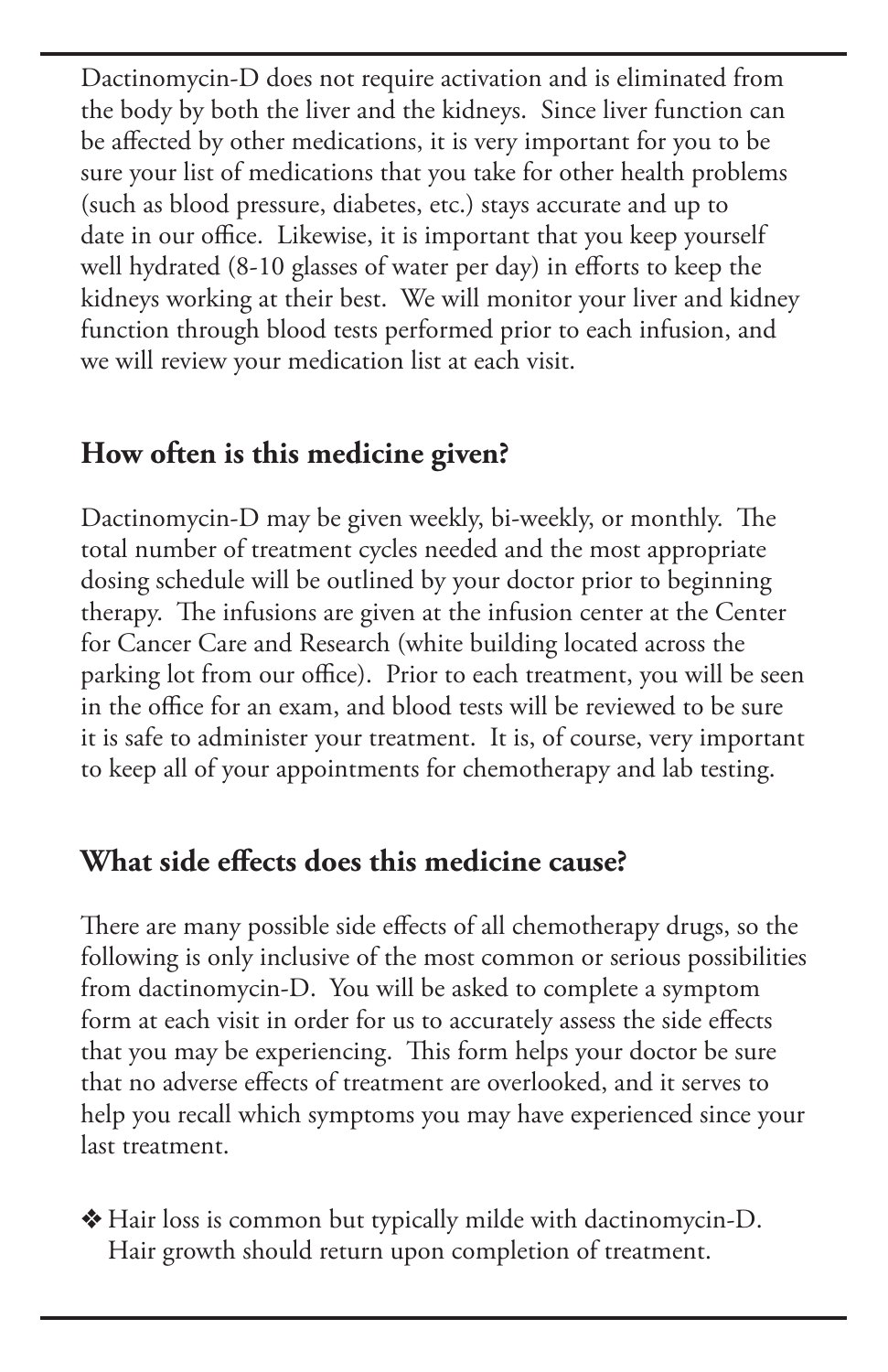- v Nausea and vomiting may be experienced with dactinomycin-D. These symptoms are less common today than in the past because of much improved anti-nausea medications. You will be given prescriptions for medications for nausea, and it is important that you take them as directed in order for them to be most effective. If you have questions, do not hesitate to call the office.
- ◆ Bone marrow suppression is when the bone marrow cannot make enough red cells, white cells, or platelets to keep up with demand, and this is a side effect of most chemotherapy medications, including dactinomycin-D. All of your blood counts will be monitored regularly throughout treatment.
	- *Anemia* is the result of not enough red blood cells and may cause fatigue, chest pain, shortness of breath, or dizziness.
	- *Neutropenia* results when your white blood cell count goes too low, and this will put you at an increased risk for infection. It is very important that you avoid sick friends and family; be diligent about hand-washing as well. This does not mean that you cannot be out in public, and in fact you can continue to participate in normal activities such as going to church or a movie, etc. If you think you may have an infection or have a fever of 100.5°F or more, call the office immediately.
	- *Thrombocytopenia* is the term for too low of a platelet count. This can lead to excessive bruising or bleeding with only minor injury such as brushing your teeth or blowing your nose.
- v Skin toxicity with redness, darkening of the skin or nails, and sensitivity to the sun can occur with doxorubicin. Direct sun exposure and tanning beds should be avoided, and sun protection (SPF 15 or higher) should be used liberally while receiving doxorubicin. The pigment changes may or may not regress after completing treatment.
- ◆ Generalized fatigue and weakness is often experienced while taking dactinomycin-D. Do your best to remain socially involved and as active as possible.
- v *Mucositis* is sores/ulcers in the mouth that can cause pain and difficulty eating or swallowing. This is not common but can occur with dactinomycin-D. This can be minimized with good oral hygiene and a warm salt-water solution gargled after each meal.